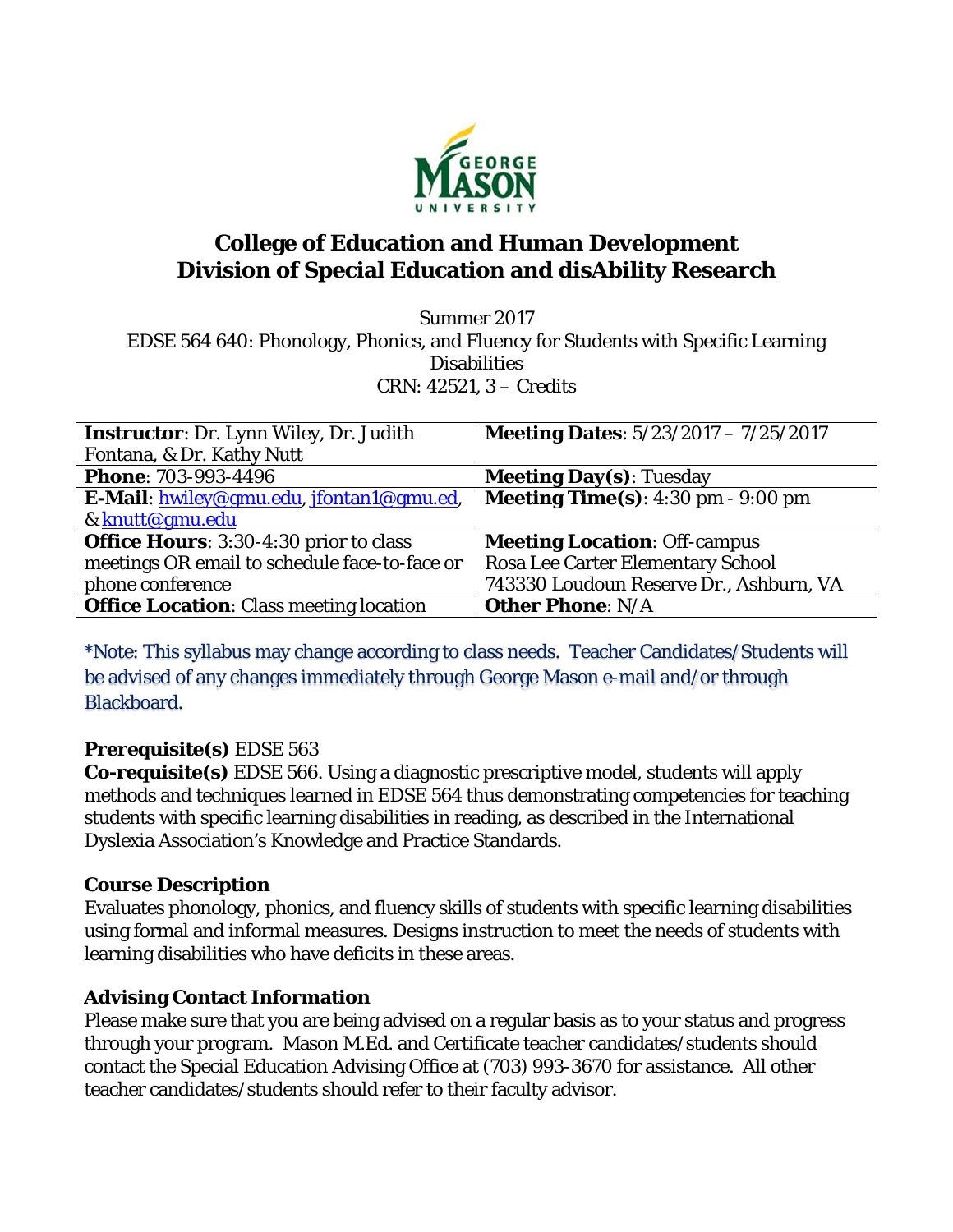### **Course Delivery Method**

Learning activities include the following:

- 1. Class lecture and discussion
- 2. Application activities
- 3. Small group activities and assignments
- 4. Video and other media supports
- 5. Research and presentation activities
- 6. Electronic supplements and activities via Blackboard

#### **Field Experience**

The practicum EDSE 566 will coincide with this class. Teacher candidates will demonstrate competencies in the use of methods and techniques learned in EDSE 564. The practicum will function as a supervised reading clinic for students with reading difficulties.

#### **Learner Outcomes**

(Student outcomes are aligned with International Dyslexia Society Knowledge and Practice Standards for Teachers of Reading)

Upon completion of the course, teacher candidates/students will be able to:

- 1. Identify the general and specific goals of phonological skill instruction.
- 2. Know the progression of phonological skill development.
- 3. Identify the differences among various phonological manipulations.
- 4. Understand the principles of phonological skill instruction.
- 5. Understand the reciprocal relationships among phonological processing, reading, spelling, and vocabulary.
- 6. Understand the phonological features of a second language.
- 7. Know or recognize how to order phonics concepts from easier to more difficult.
- 8. Understand principles of explicit and direct teaching.
- 9. State the rationale for multisensory and multimodal techniques.
- 10. Know the routines of a complete lesson format.
- 11. Understand research-based adaptations of instruction for students with weaknesses in working memory, attention, executive function, or processing speed.
- 12. Understand the role of fluency.
- 13. Understand reading fluency as a stage of normal reading development.
- 14. Define and identify examples of text at a student's frustration, instructional, and independent reading level.
- 15. Know sources of activities for building fluency in component reading skills.
- 16. Know which instructional activities and approaches are most likely to improve fluency outcomes.
- 17. Understand techniques to enhance student motivation to read.
- 18. Understand appropriate uses of assistive technology.
- 19. Understand the principles of progress-monitoring and the use of graphs to indicate progress.
- 20.Know the range of skills typically assessed by diagnostic surveys.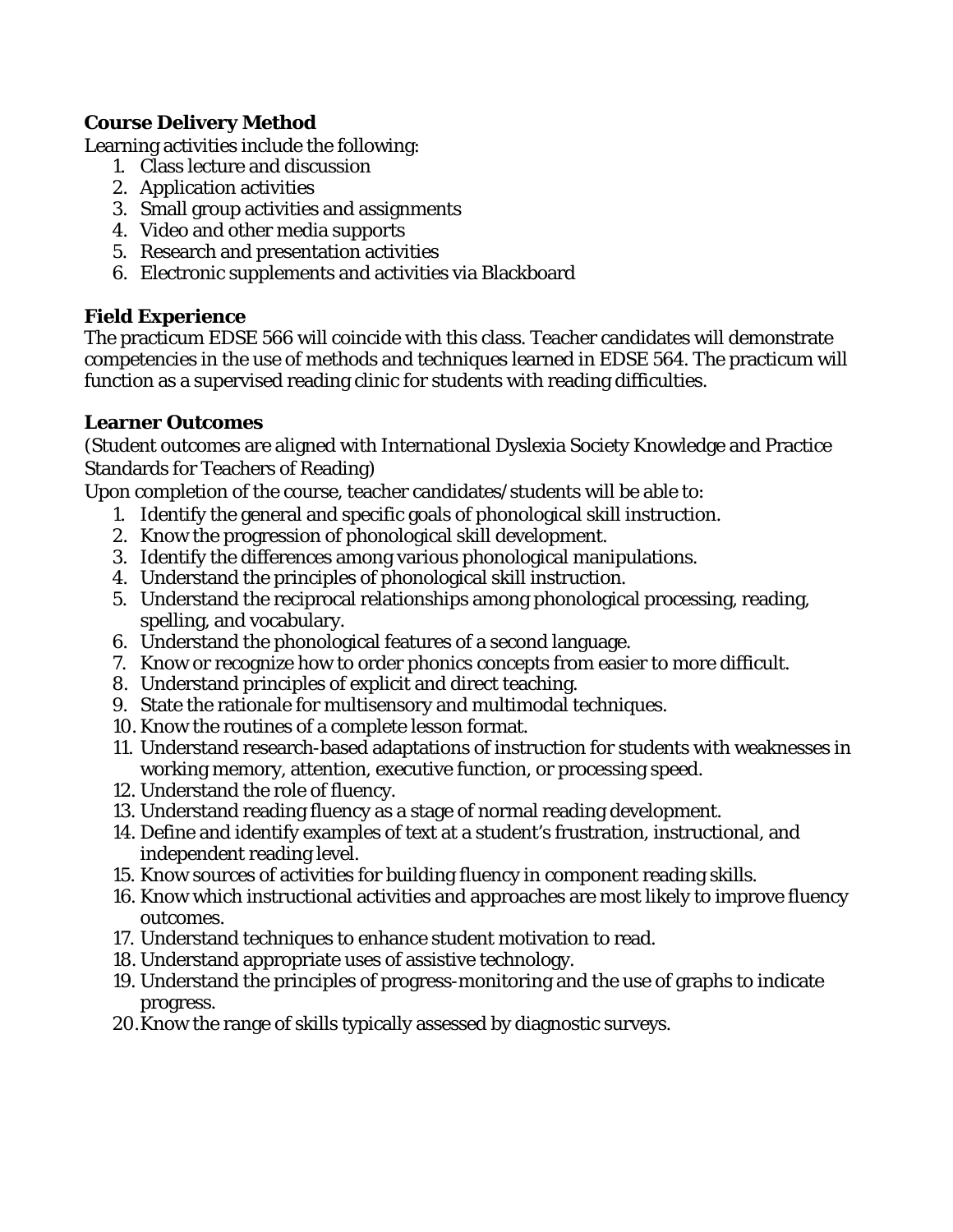#### **Course Relationship to Program Goals and Professional Organizations**

This course is part of the George Mason University, Graduate School of Education (GSE), intensive program in Reading Disabilities. This program complies with the standards for teachers of reading established by the International Dyslexia Association. The standards addressed in this course include those related to A: Foundation Concepts about Oral and Written learning and B: Knowledge of the Structure of Language. This program complies with the standards for teachers of reading established by the International Dyslexia Association. The standards addressed in this course include those related to A: Foundation Concepts about Oral and Written learning and B: Knowledge of the Structure of Language.

### **Required Textbooks**

Mather, N. & Wendling, B. J. (2012). Essentials of Dyslexia Assessment and Intervention. Hoboken, N.J.: John Wiley & Sons, Inc. (also used in EDSE 562 & 563)

Bloom, F. & Traub, N. (2005). Recipe for Reading: Intervention Strategies for Struggling Readers. Cambridge: Educator's Publishing Service.

Phoneme Grapheme Card Pack (IMSE), either large or small cards

IES Practice Guide: Foundational Skills to Support Reading for Understanding in Kindergarten through Grade 3. http://ies.ed.gov/ncee/wwc/PracticeGuide.aspx?sid=21

#### **Recommended Textbooks**

American Psychological Association*. (2010). Publication manual of the American Psychological Association* (6th ed.). Washington, DC: Author.

### **Required Resources**

*Blackboard*: This course will be delivered face-to-face and on GMU's Blackboard platform. In addition, required readings will be posted on the course Blackboard site. Students are required to have reliable access to Blackboard.

*Group Work*: In addition to in-class group work, students will use Blackboard Collaborate and Blackboard Discussion Boards to complete assignments. If you are not familiar with Collaborate or the Discussion Boards, please complete the tutorials available on Blackboard.

*Email*: Students are required to activate, monitor, and use their GMU email accounts when corresponding in and about the course. Per university policy in compliance with federal law, faculty will only communicate with students via their GMU email accounts, and will be unable to respond to emails sent from other accounts. Any announcements regarding the course will be sent to your GMU account and will appear on Blackboard. Faculty will attempt to respond to individual emails within 48 hours, excluding weekends.

## **Additional Readings**

Additional readings will be posted on Blackboard.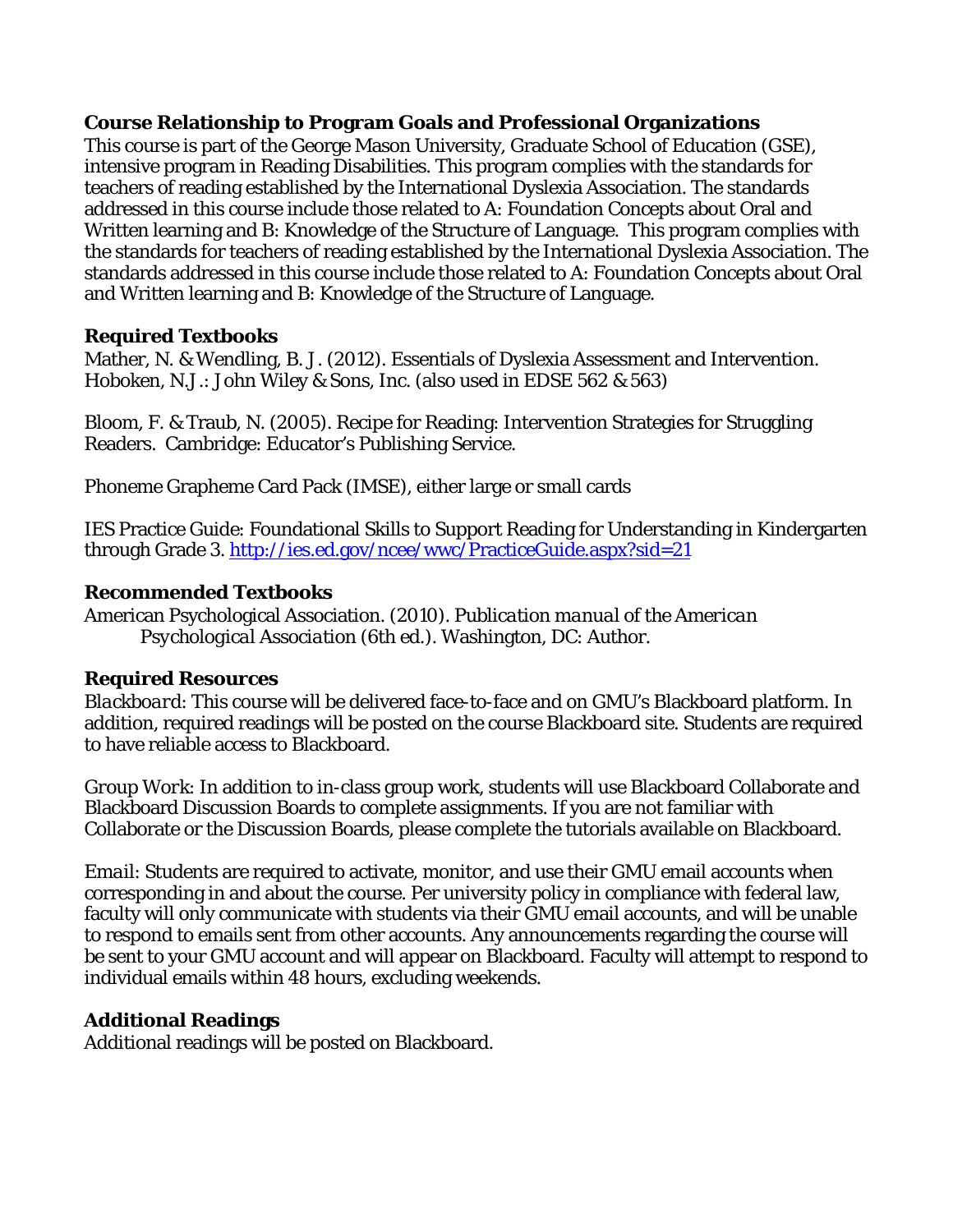### **Course Performance Evaluation**

Students are expected to submit all assignments on time in the manner outlined by the instructor (e.g., Blackboard, Tk20, hard copy).

### **Tk20 Performance-Based Assessment Submission Requirement**

It is critical for the special education program to collect data on how our students are meeting accreditation standards. Every teacher candidate/student registered for an EDSE course with a required Performance-based Assessment (PBA) is required to upload the PBA to Tk20 (regardless of whether a course is an elective, a one-time course or part of an undergraduate minor). A PBA is a specific assignment, presentation, or project that best demonstrates one or more CEC, InTASC or other standard connected to the course. A PBA is evaluated in two ways. The first is for a grade, based on the instructor's grading rubric. The second is for program accreditation purposes. Your instructor will provide directions as to how to upload the PBA to Tk20.

For EDSE 564, the required PBA is Case Study Analysis. Failure to submit the assignment to Tk20 will result in reporting the course grade as Incomplete ("IN"). Teacher candidates/students have until five days prior to the University-stated grade change deadline to upload the required PBA in order to change the course grade. When the PBA is uploaded, the teacher candidate/student is required to notify the instructor so that the "IN" can be changed to a grade. If the required PBA is not uploaded five days prior to the University-stated grade change deadline and, therefore, the grade is not changed, it will become an F. Please check to verify your ability to upload items to Tk20 before the PBA due date.

### **Assignments and/or Examinations Header Performance-based Assessment (Tk20 submission required)**

### *Case Study Analysis*

Using assessment data from a case study presented to candidates of a student with a specific learning disability in reading, the candidate will interpret findings, plan for progress monitoring, and design targeted instruction.

- 1. Using case study data, accurately interpret a test and subtest scores to describe a student's patterns of strengths and weaknesses and instructional needs in the areas of phonology, phonics and word recognition, and fluency.
	- a. Provide an overall summary of the student's performance based on assessments provided. Provide a comparison to expectations for grade level for each area assessed, and then elaborate on any strengths and/or particular weaknesses the student may have.
	- b. Recommendations for Accommodation Consider the assessment results and make a judgment about whether the student is in need of accommodations to access and/or have positive learning results in general and special curricula.
	- c. Recommendations for Instruction Make recommendations for individualized instruction based on each area of weakness identified from the assessments. Instructional recommendations should be evidence-based. Consider student identified interests, learning environments, and any cultural and linguistic factors when making your recommendations.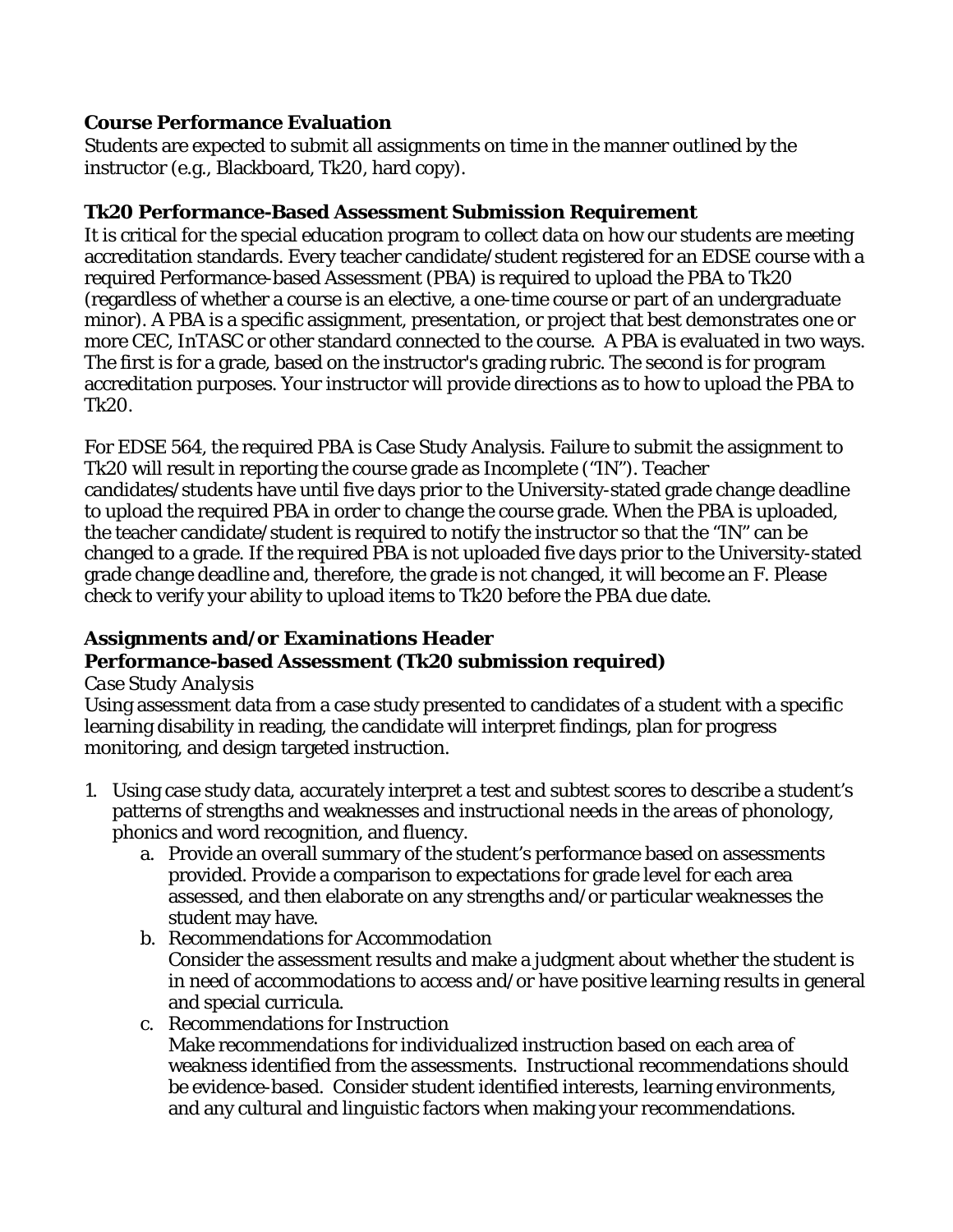- d. Identify one goal for each of the areas of Decoding/phonic, word recognition, and fluency.
- 2. Instruction
	- a. Using the three goals for individualized instruction as your guide, describe a general plan for individualized instruction for the student. Include who would provide the instruction, where the instruction would be provided, and the frequency of lessons.
	- b. Design three complete lesson plans, using information from the course. One lesson should address phonology; another phonics and word recognition, and another fluency.
- 3. Progress monitoring
	- a. Describe how you would use informal assessment measures (based on repeated, curriculum-based measures) to monitor the progress of the student toward the two goals you identified.
	- b. Describe the probes and procedures (in brief form) that you would use.
	- c. Identify the frequency of your assessment and how you would use the information gathered.
	- d. Identify how you would make decisions about instruction based upon the data gathered.

### **College Wide Common Assessment (Tk20 submission required.)**   $N/A$

### **Performance-based Common Assignments (No Tk20 submission required.)**   $N/A$

## **Other Assignments/Fieldwork Experience**

Test Review Activity—Candidates will review standardized tests and subtests related to phonology, phonics and word recognition, and fluency. In an essay critique, candidates will identify rationale, purposes, scores, and instructional information for at least two standardized reading tests. In addition, candidates will comment on feasibility and use of information in structured supplemental instruction.

Assistive Technology—Candidates will review and evaluate a variety of assistive technologies for reading. Candidates will identify purpose, contextual needs, and cost of devices, as well as feasibility of use in a general classroom and in structured supplemental instruction. Finally, candidates will describe the impact of the use of the device on long-term reading outcomes for students with learning disabilities.

### **Course Policies and Expectations Attendance/Participation**

Attendance and Participation (25 points): Attendance is critical and class time will provide opportunities for (a) demonstration, (b) hands-on activities, (c) reflection on readings, class activities and assignments, and (d) applications or extensions related to assigned readings. Active participation in all activities is expected and will be evaluated. In-class activities will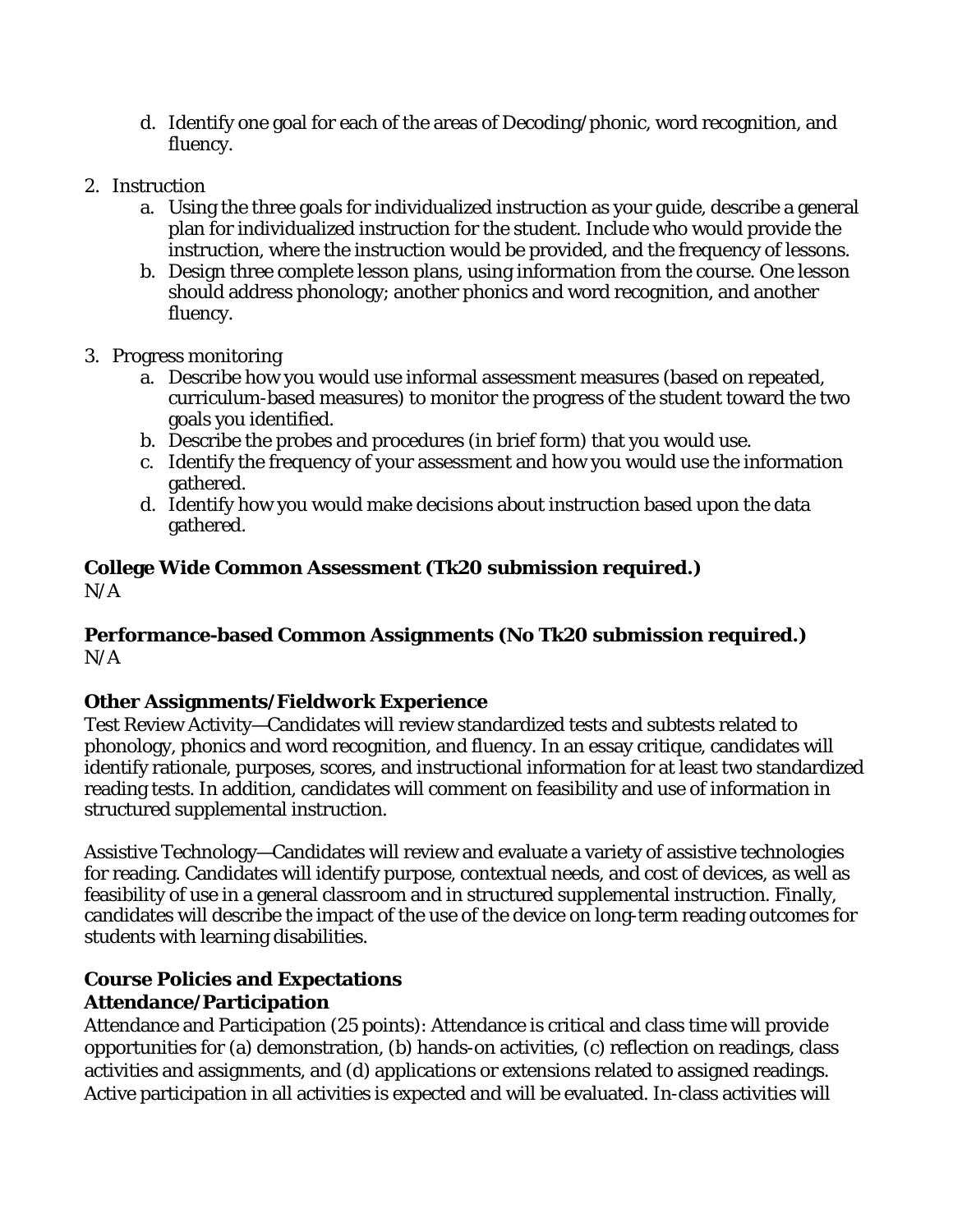build upon readings. Occasionally, student products will be generated and used to document participation. There will be no opportunity to make up points awarded for student products generated during class time.

Each student is allowed one absence with no deductions. Two tardy/early departures are equal to 1 absence. Beyond that, one point will be deducted for each absence, up to a total of 10 points. Please communicate with your instructor as soon as possible prior to any/all tardy and absences.

Class Participation Rubric:

| Excellent (25 pts.)                                                            | Competent (15-24 pts.)                                                             | Minimal (below 15 pts.)                                                                   |
|--------------------------------------------------------------------------------|------------------------------------------------------------------------------------|-------------------------------------------------------------------------------------------|
| The student:                                                                   | The student:                                                                       | The student:                                                                              |
| Actively questions,<br>observes and reflects on<br>readings and<br>discussions | Occasionally questions,<br>observes and reflects on<br>readings and<br>discussions | Seldom questions,<br>$\bullet$<br>observes and reflects on<br>readings and<br>discussions |
| Participates actively in<br>small group activities                             | Participates actively in<br>small group activities                                 | Does not participate<br>actively in small group<br>activities                             |

### **Late Work**

Assignments are due on the date indicated in the syllabus. If your instructor changes the due date for reasons related to student need in the course, the change will be discussed in class, posted on the Blackboard site, and confirmed in an email to all students. Work turned in late with no extenuating circumstances previously made known to the instructor(s) will incur a 1 point deduction for each day late.

### **Grading Scale**

| <b>Graduate Grading Scale</b> |           |  |
|-------------------------------|-----------|--|
| A                             | 95-100%   |  |
| A-                            | 90-94%    |  |
| $B+$                          | 86-89%    |  |
| B                             | 80-85%    |  |
| $\overline{C}$                | 70-79%    |  |
| F                             | Below 70% |  |

### Grades of A and A-:

A grade of A or A- indicates that a student has performed at an exemplary level. The "A" range student participates actively and thoughtfully in class discussions and activities; completes all course readings and assignments in a timely and professional way; shows coherence and thoroughness in planning; writes well-organized papers; consistently demonstrates the ability to make connections between theory and practice; and meets the general requirements and guidelines of the course, as listed below. The instructor reserves the right to award an A+ to students who consistently exceed basic course requirements.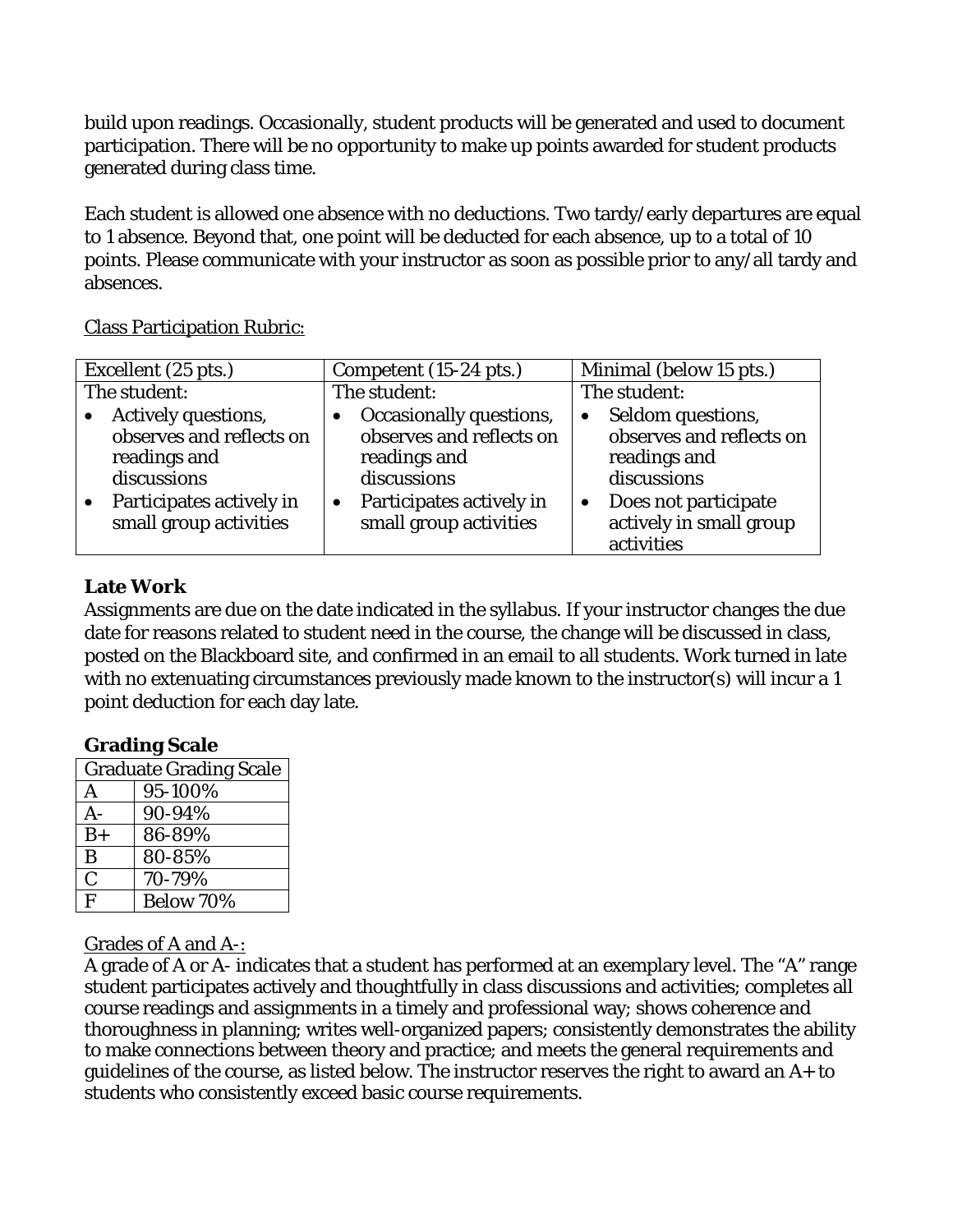| <b>Evaluation:</b>                      |               |
|-----------------------------------------|---------------|
| <b>Assignments/Grading</b>              | <b>Points</b> |
| Details will be posted on Blackboard    |               |
| 1. Class Attendance and Participation   | 25            |
| 2. Test Review Activity                 | 15            |
| 3. Assistive Technology Review          | 15            |
| Activity                                |               |
| 4. *Designated Performance-Case         | 45            |
| <b>Study Analysis and Instructional</b> |               |
| Plan                                    |               |
|                                         |               |

\*Note: The George Mason University Honor Code will be strictly enforced. Students are responsible for reading and understanding the Code. "To promote a stronger sense of mutual responsibility, respect, trust, and fairness among all members of the George Mason University community and with the desire for greater academic and personal achievement, we, the student members of the university community, have set forth this honor code: Student members of the George Mason University community pledge not to cheat, plagiarize, steal, or lie in matters related to academic work." Work submitted must be your own or with proper citations (see http://oai.gmu.edu/the-mason-honor-code/).

### **Professional Dispositions**

Students are expected to exhibit professional behaviors and dispositions at all times.

### **Class Schedule**

\*Note: Faculty reserves the right to alter the schedule as necessary, with notification to students.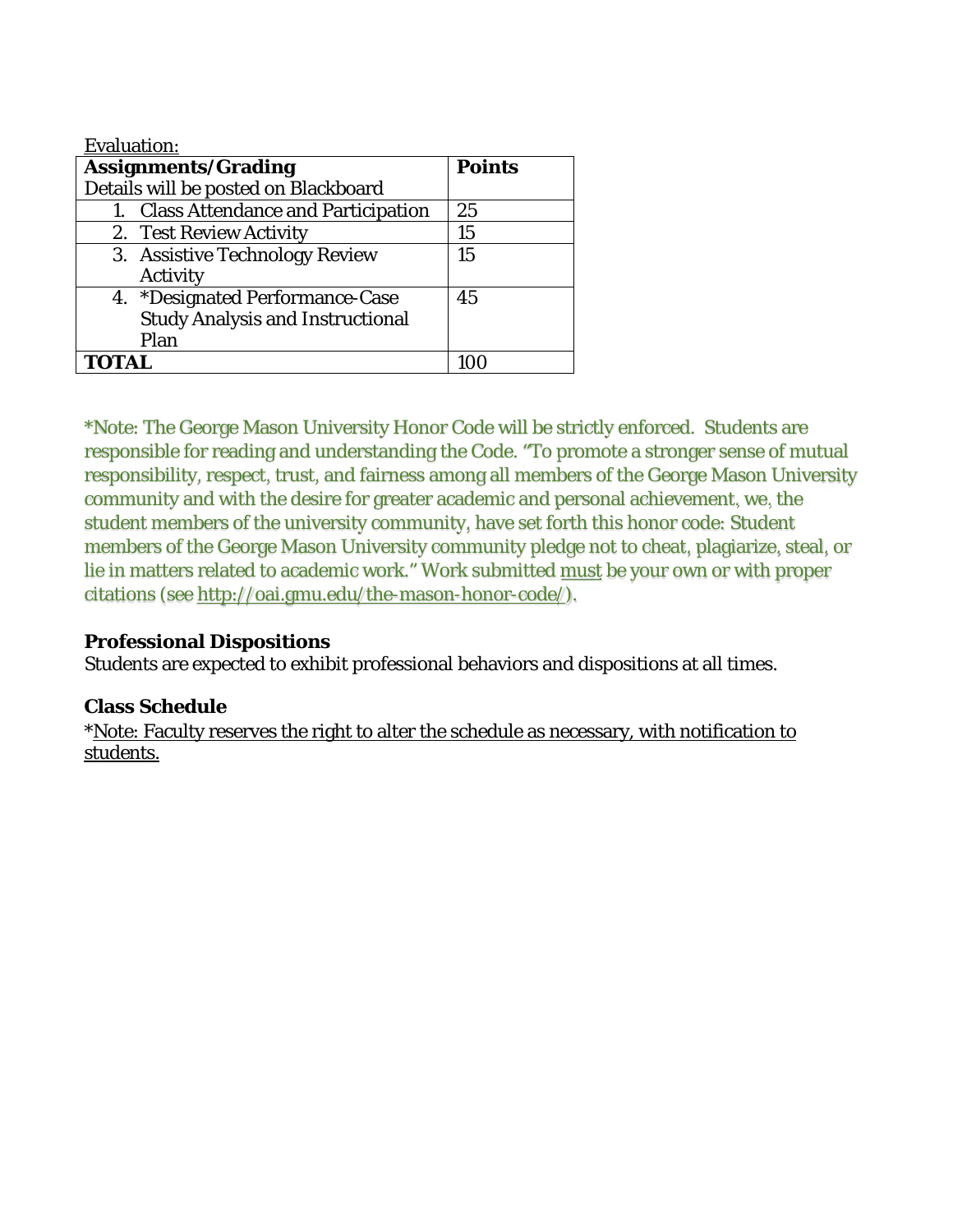| Schedule EDSE 564 640 Summer 2017 - Loudoun Cohort     |                                                                                                                                                                                                                                                                                                                                                                                                                                                           |                                                                                                                                                                                                                                                                                                                                                                          |                                                                                                                                                                     |
|--------------------------------------------------------|-----------------------------------------------------------------------------------------------------------------------------------------------------------------------------------------------------------------------------------------------------------------------------------------------------------------------------------------------------------------------------------------------------------------------------------------------------------|--------------------------------------------------------------------------------------------------------------------------------------------------------------------------------------------------------------------------------------------------------------------------------------------------------------------------------------------------------------------------|---------------------------------------------------------------------------------------------------------------------------------------------------------------------|
| Class $#$                                              | Topic(s)                                                                                                                                                                                                                                                                                                                                                                                                                                                  | Readings/Resources                                                                                                                                                                                                                                                                                                                                                       | Assignments Due                                                                                                                                                     |
| $\mathbf{1}$<br>5/23<br>$LO$ 1, 2, 3, 4                | <b>Syllabus Review</b><br>$\bullet$<br>Review course organizer<br>$\circ$<br>principles<br>Rationale for multi-sensory,<br>multi-modal instruction<br>Principles of direct explicit<br>instruction<br>o Lesson formats<br><b>Activity: Phonetics</b><br>Concept of frustration,<br>$\bullet$<br>instructional & independent<br>reading levels<br>The big picture: Introduction to<br>٠<br>Dynamic Assessment and<br>intervention design and<br>monitoring | Ferrell & Sherman in<br>Birsh (2011) Chapter 2<br><b>Multi-Sensory Structured</b><br>Language Instruction BB                                                                                                                                                                                                                                                             |                                                                                                                                                                     |
| $\overline{2}$<br>$5/30$<br>$LO$ 5, 6, 7               | Formal and Informal<br>$\bullet$<br>Assessments:<br>Phonological/Phonemic<br>O<br>Awareness<br>Spelling<br>$\circ$<br>Word recognition<br>O<br><b>Hands-on Stations:</b><br>Spelling rules<br>Phoneme-Grapheme<br>$\bullet$<br>correspondence<br>Syllable types<br>High frequency $&$ irregular<br>words                                                                                                                                                  | Mather & Wendling<br>$(2012)$ Chapter 5<br>Materials – Have access to<br>or hard copies of:<br>Critchlow Verbal<br>$\bullet$<br>Language Scale <b>BB</b><br><b>CORE Phonemic</b><br>Awareness test <b>BB</b><br>Gallistel-Ellis Test of<br>Coding Skills BB<br><b>CORE Phonics</b><br>$\bullet$<br><b>Assessment BB</b><br>Work on how these will<br>be recorded for PBA | To be discussed prior<br>to class: Please bring<br>copies of the<br>assessments you use<br>in your school.<br>A: Posting questions<br>B: Responding to<br>questions |
| 3<br>6/6<br>Expand LO 5, 6, 7<br>LO 10, 11, 12, 13, 15 | <b>Hands-on Stations:</b><br>Review of Syntax & Semantics<br>Review of Narrative &<br>expository prose<br>Part 1: Scaffolding data-driven<br>$\bullet$<br>multi-sensory instructional<br>techniques integrating<br>o Phonological/Phonemic<br>Awareness & Phonics<br>Word Recognition<br>O                                                                                                                                                                | Mather & Wendling<br>$(2012)$ Chapter 6<br>Assessment of Decoding,<br><b>Encoding and Reading</b><br>Fluency                                                                                                                                                                                                                                                             | A: Responding<br><b>B</b> : Posting                                                                                                                                 |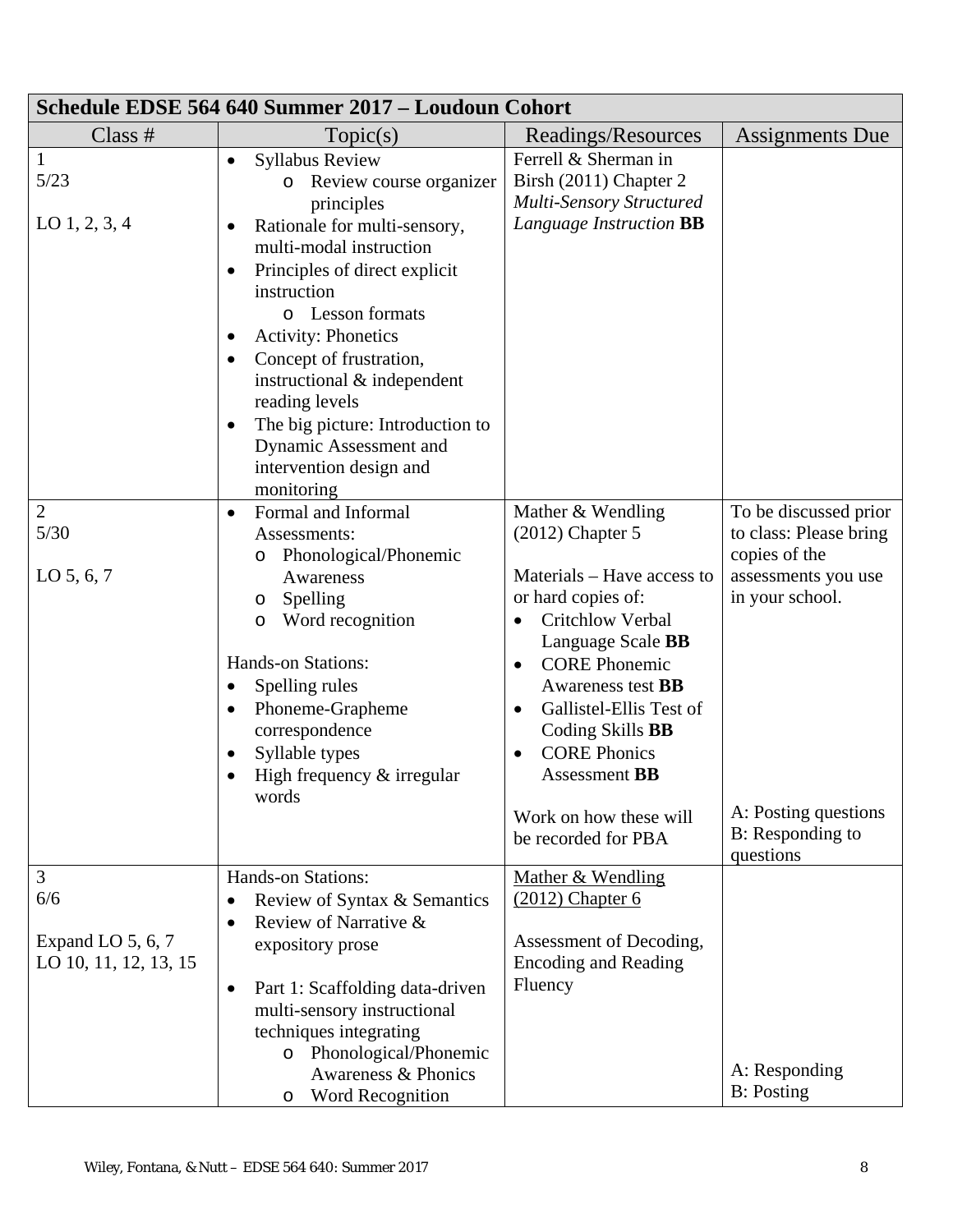| $\overline{4}$        | Hands-on Activity:                           | Mather & Wendling                              | <b>Test Review Activity</b>          |
|-----------------------|----------------------------------------------|------------------------------------------------|--------------------------------------|
| 6/13                  | Review of Morphemes                          | $(2012)$ Chapters 7 & 8                        | Due: Place in folder                 |
| Expand LO 5, 6, 7     | Part 2: Scaffolding data-driven<br>$\bullet$ |                                                |                                      |
|                       | multi-sensory instructional                  |                                                |                                      |
| LO 10, 11, 12, 13, 15 | techniques integrating                       |                                                |                                      |
|                       | Stages & Phases of<br>$\circ$                | <b>Resource:</b> Wolf, B. J. in                |                                      |
|                       | <b>Spelling Development</b>                  | Birsh (2011) Chapter 7                         |                                      |
|                       | Spelling error                               | <b>Teaching Handwriting BB</b>                 |                                      |
|                       | analysis                                     |                                                | A: Posting                           |
|                       | Handwriting                                  |                                                | <b>B</b> : Responding                |
| 5                     | Formal and Informal<br>$\bullet$             | Mather & Wendling                              |                                      |
| 6/20                  | Assessments:                                 | (2012) Review Chapter 6                        |                                      |
|                       | Fluency<br>$\circ$                           | - section on fluency                           |                                      |
| $LO$ 5, 6, 7          | Vocabulary Knowledge<br>O                    |                                                |                                      |
|                       | Comprehension<br>$\circ$                     | <b>Optional:</b> Will be<br>addressed in class |                                      |
|                       | Questioning<br>Inference                     | Palumbo & Willcutt in                          |                                      |
|                       |                                              | Samuels & Farstrup                             |                                      |
|                       |                                              | (2006) Perspectives on                         |                                      |
|                       |                                              | Fluency ELLS and                               | A: Responding                        |
|                       |                                              | Students with Dyslexia BB                      | <b>B</b> : Posting                   |
| 6                     | <b>Exploration Activity:</b>                 | Mather & Wendling                              |                                      |
| 6/27                  | Multi-sensory and other                      | $(2012)$ Chapter 9                             |                                      |
|                       | instructional techniques                     |                                                |                                      |
| Expand LO 5, 6, 7     | Phonological/Phonemic<br>$\circ$             | Resource:                                      |                                      |
|                       | Awareness & Phonics                          | https://www.readinga-                          |                                      |
| LO 11, 12, 13, 15     | Spelling<br>O                                | z.com/alphabet/letter-                         |                                      |
|                       | Word Recognition<br>O                        | formation-practice-sheets/                     | A: Posting                           |
|                       | Handwriting<br>$\circ$                       |                                                | <b>B</b> : Responding                |
| July 4th              |                                              |                                                |                                      |
| No face-to-face       |                                              |                                                |                                      |
| 7<br>7/11             | Guest Speaker (Geoff)<br>$\bullet$           | Mather & Wendling<br>$(2012)$ Chapter 10       | AT assignment due<br>at end of class |
|                       | Assistive Technology to<br>$\bullet$         |                                                | Submit to Dr. Nutt                   |
| LO $7, 8$             | enhance access and learning                  | Apps online assignment:                        |                                      |
|                       |                                              | 5 teams of 3 (sign-ups)                        |                                      |
|                       |                                              | Each team will evaluate                        |                                      |
|                       |                                              | and describe 6-8 apps                          |                                      |
|                       |                                              |                                                |                                      |
|                       |                                              | <b>Bring computers</b>                         |                                      |
|                       |                                              | (for AT assignment)                            |                                      |
|                       |                                              | PBA case study will be                         |                                      |
|                       |                                              | available on Black                             | A: Responding                        |
|                       |                                              | <b>Board July 15th</b>                         | <b>B</b> : Posting                   |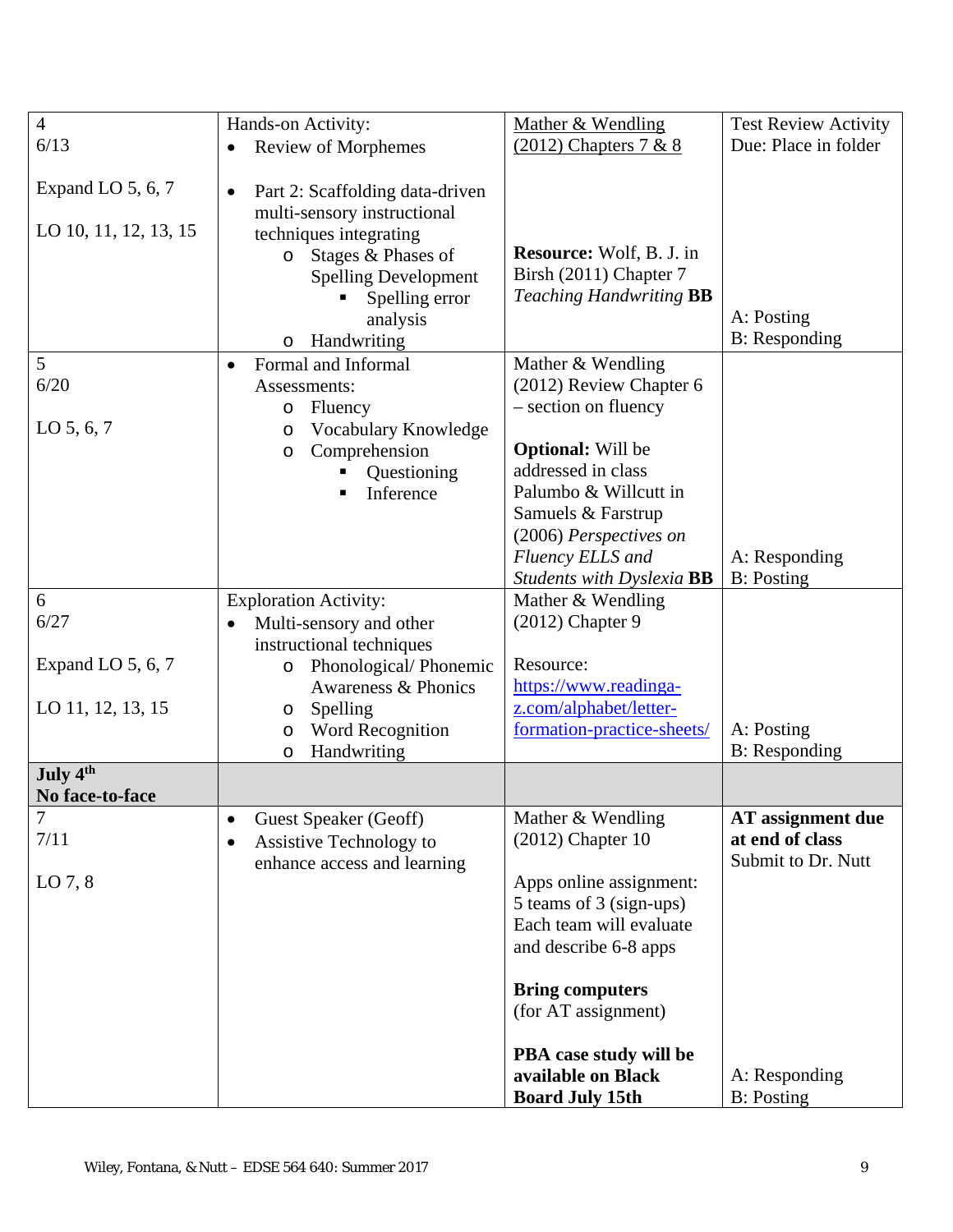| 8<br>7/18<br>Online<br>No face-to-face<br>LO 8, 16, 17, 18 | <b>Complete Apps Evaluations</b><br>$\bullet$                                                                                                                                                        |                                         | <b>App Evaluations:</b><br>Each team will<br>$\bullet$<br>evaluate 6-8 apps<br>(based on team size)<br>using the App<br><b>Evaluation Sheet.</b><br>Teams must post<br>$\bullet$<br>app evaluations by<br>$7 - 18 - 17$ .<br>Place hard copies of<br>your team's<br>evaluations in your<br>folders.<br>Each individual class<br>$\bullet$<br>member must ALSO<br>review the app<br>evaluations and<br>comment on at least<br>3 apps, describing<br>how you might use it<br>in your classroom<br>with one or more of<br>your students.<br>Individual discussion |
|------------------------------------------------------------|------------------------------------------------------------------------------------------------------------------------------------------------------------------------------------------------------|-----------------------------------------|----------------------------------------------------------------------------------------------------------------------------------------------------------------------------------------------------------------------------------------------------------------------------------------------------------------------------------------------------------------------------------------------------------------------------------------------------------------------------------------------------------------------------------------------------------------|
|                                                            |                                                                                                                                                                                                      |                                         | board comments<br>must be posted by<br>$7 - 23 - 17$ .                                                                                                                                                                                                                                                                                                                                                                                                                                                                                                         |
| 9<br>7/25<br>LO 18, 19, 20, 21, 22,<br>23                  | <b>Exploration Activity:</b><br>Multi-sensory & other<br>$\bullet$<br>instructional techniques<br>Vocabulary Knowledge<br>$\circ$<br>Spelling<br>$\circ$<br>Fluency<br>$\circ$<br>Comprehension<br>O | Mather & Wendling<br>$(2012)$ Chapter 9 | PBA due:<br>Submit hard copy<br>$\bullet$<br>in class<br>Upload to TK20<br>$\bullet$                                                                                                                                                                                                                                                                                                                                                                                                                                                                           |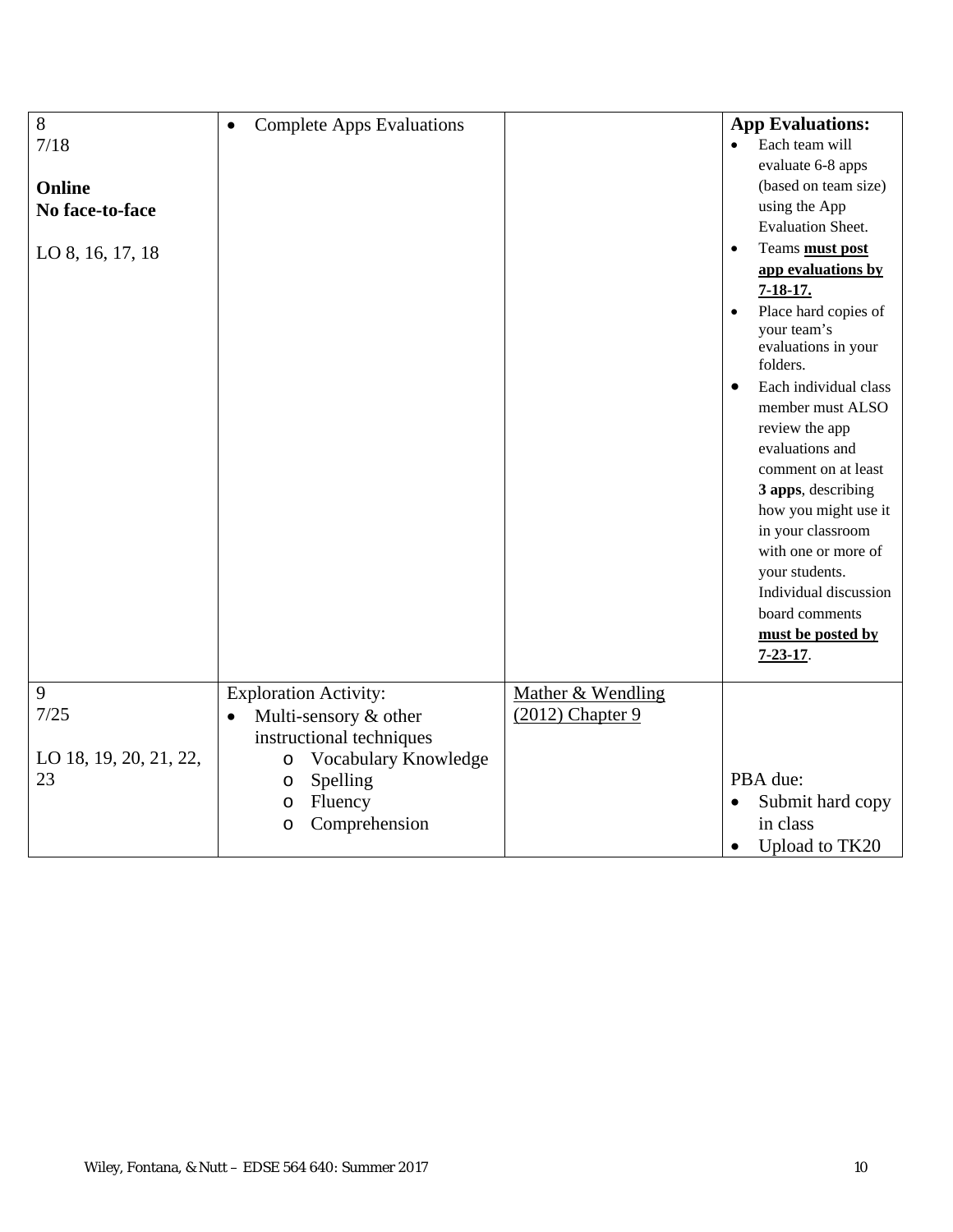### **Core Values Commitment**

The College of Education and Human Development is committed to collaboration, ethical leadership, innovation, research-based practice, and social justice. Students are expected to adhere to these principles: http://cehd.gmu.edu/values/

#### **GMU Policies and Resources for Students Policies**

- Students must adhere to the guidelines of the Mason Honor Code (see http://oai.gmu.edu/the-mason-honor-code/).
- Students must follow the university policy for Responsible Use of Computing (see http://universitypolicy.gmu.edu/policies/responsible-use-of-computing/).
- Students are responsible for the content of university communications sent to their Mason email account and are required to activate their account and check it regularly. All communication from the university, college, school, and program will be sent to students **solely** through their Mason email account.
- Students with disabilities who seek accommodations in a course must be registered with George Mason University Disability Services. Approved accommodations will begin at the time the written letter from Disability Services is received by the instructor (see http://ods.gmu.edu/).
- Students must follow the university policy stating that all sound emitting devices shall be silenced during class unless otherwise authorized by the instructor.

#### **Campus Resources**

- Support for submission of assignments to Tk20 should be directed to  $tk20$ help@gmu.edu or https://cehd.gmu.edu/aero/tk20. Questions or concerns regarding use of Blackboard should be directed to http://coursessupport.gmu.edu/.
- The Writing Center staff provides a variety of resources and services (e.g., tutoring, workshops, writing guides, handbooks) intended to support students as they work to construct and share knowledge through writing (see http://writingcenter.gmu.edu/).
- The Counseling and Psychological Services (CAPS) staff consists of professional counseling and clinical psychologists, social workers, and counselors who offer a wide range of services (e.g., individual and group counseling, workshops and outreach programs) to enhance students' personal experience and academic performance (see http://caps.gmu.edu/).) to enhance students' personal experience and academic performance (see http://caps.gmu.edu/).
- The Student Support & Advocacy Center staff helps students develop and maintain healthy lifestyles through confidential one-on-one support as well as through interactive programs and resources. Some of the topics they address are healthy relationships, stress management, nutrition, sexual assault, drug and alcohol use, and sexual health (see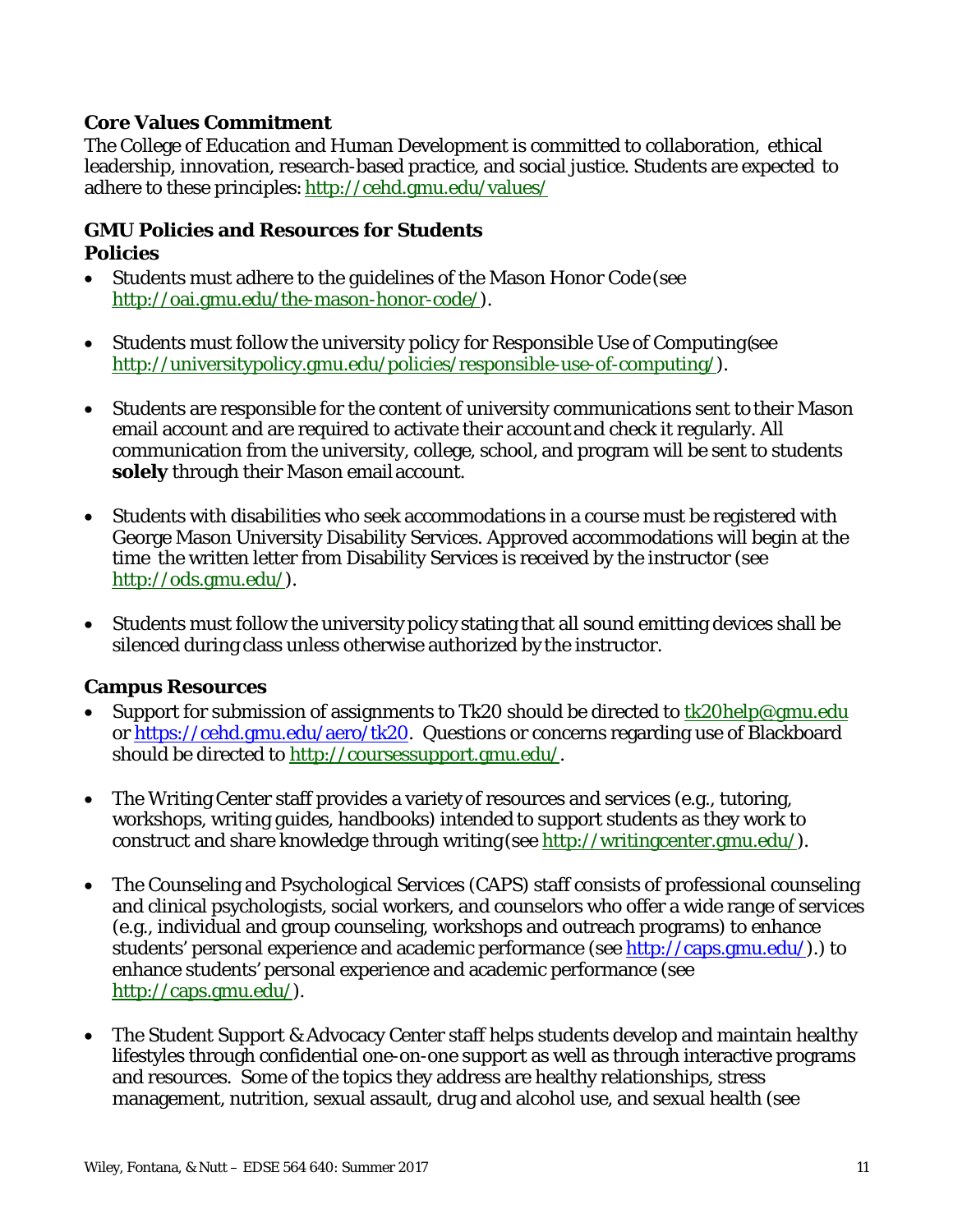http://ssac.gmu.edu/). Students in need of these services may contact the office by phone at 703-993-3686. Concerned students, faculty and staff may also make a referral to express concern for the safety or well-being of a Mason student or the community by going to http://ssac.gmu.edu/make-a-referral/.

For additional information on the College of Education and Human Development, please visit our website https://cehd.gmu.edu/.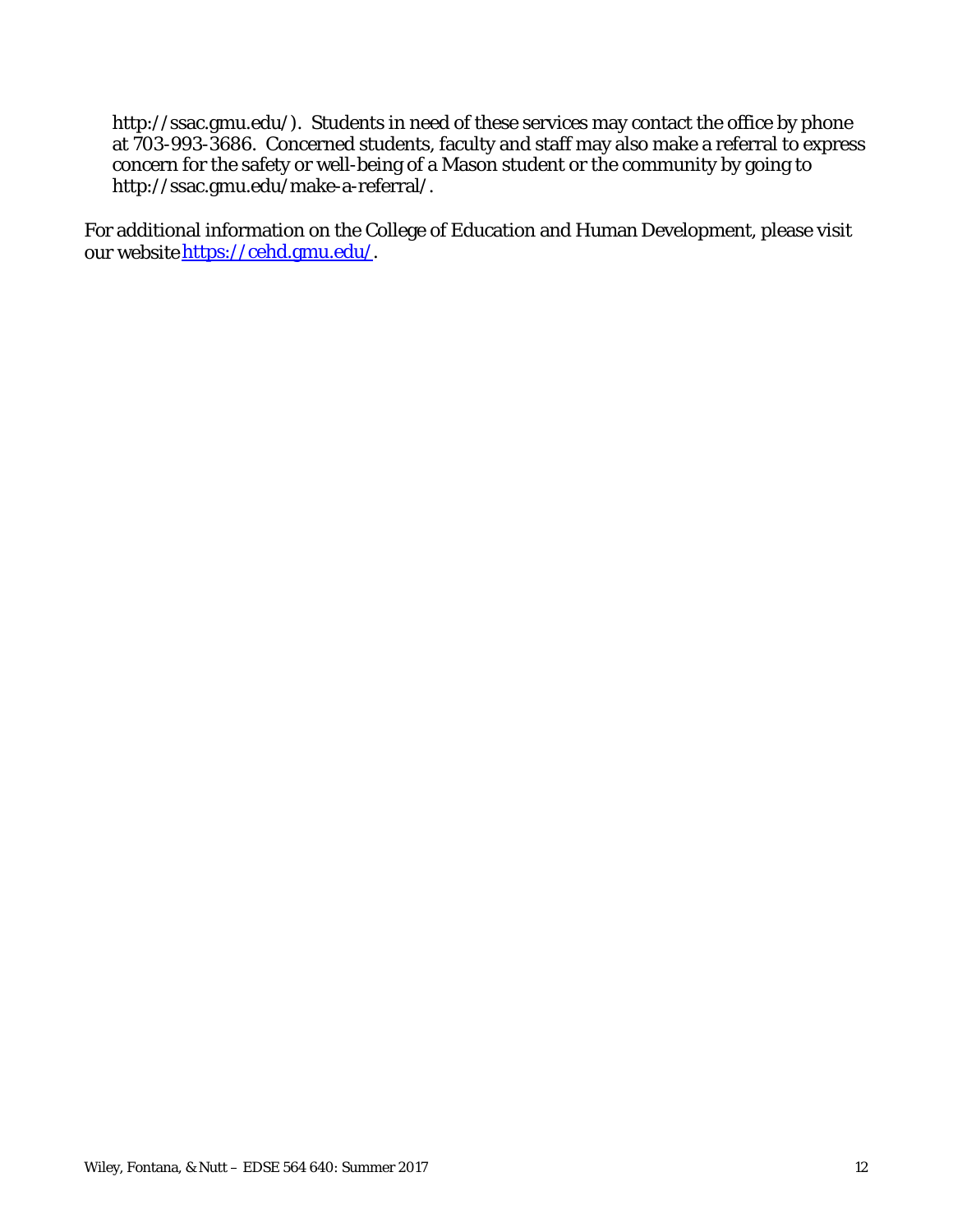#### **Assessment Rubric : \*DESIGNATED PERFORMANCE-BASED ASSESSMENT**

|                   | <b>EXCEEDS</b>            | <b>MEETS</b>             | <b>DOES NOT MEET</b>    |
|-------------------|---------------------------|--------------------------|-------------------------|
|                   | <b>EXPECTATION</b>        | <b>EXPECTATION</b>       | <b>EXPECTATION</b>      |
| <b>Case Study</b> |                           |                          |                         |
|                   | 3                         | $\boldsymbol{2}$         |                         |
| Provide an        | Candidate writes report   | Candidate writes report  | <b>Candidate writes</b> |
| overall           | that clearly and          | that clearly and         | report that is NOT      |
| summary of        | accurately summarizes     | accurately summarizes    | <b>ACCURATE</b> in      |
| the student's     | the student's current     | the student's current    | summarizing student's   |
| performance       | skills in phonics, word   | skills in phonics, word  | current skills OR does  |
| based on          | recognition and fluency   | recognition and fluency. | not include one or      |
| assessments       | <b>AND</b> includes       |                          | more of the following   |
| data              | educational               |                          | areas: phonics, word    |
| provided.         | implications of current   |                          | recognition or fluency. |
| Compare           | performance.              |                          |                         |
| present level     |                           |                          |                         |
| <sub>of</sub>     |                           |                          |                         |
| functioning       |                           |                          |                         |
| with grade        |                           |                          |                         |
| level             |                           |                          |                         |
| expectations      |                           |                          |                         |
| for each area     |                           |                          |                         |
| assessed,         |                           |                          |                         |
| detailing         |                           |                          |                         |
| student's         |                           |                          |                         |
| strengths         |                           |                          |                         |
| weaknesses.       |                           |                          |                         |
| (IDAD5)           |                           |                          |                         |
|                   |                           |                          |                         |
| Recommend         | Candidate writes          | <b>Candidate writes</b>  | <b>Candidate writes</b> |
| specific          | appropriate, specific     | appropriate, specific    | inappropriate           |
| specialized       | recommendations for       | recommendations for      | recommendations for     |
| instructional     | instructional and         | instructional and        | instructional and       |
| programming       | educational               | educational              | educational             |
| based on          | programming based on      | programming based on     | programming;            |
| each area of      | assessment data.          | assessment data.         | candidate does not use  |
| student's         | <b>Candidate provides</b> |                          | assessment data to      |
| weakness          | data-based rationale for  |                          | guide instructional     |
| identified by     | each recommendation.      |                          | recommendations.        |
| the               |                           |                          |                         |
| assessment        |                           |                          |                         |
| data.             |                           |                          |                         |
| (IDA D6)          |                           |                          |                         |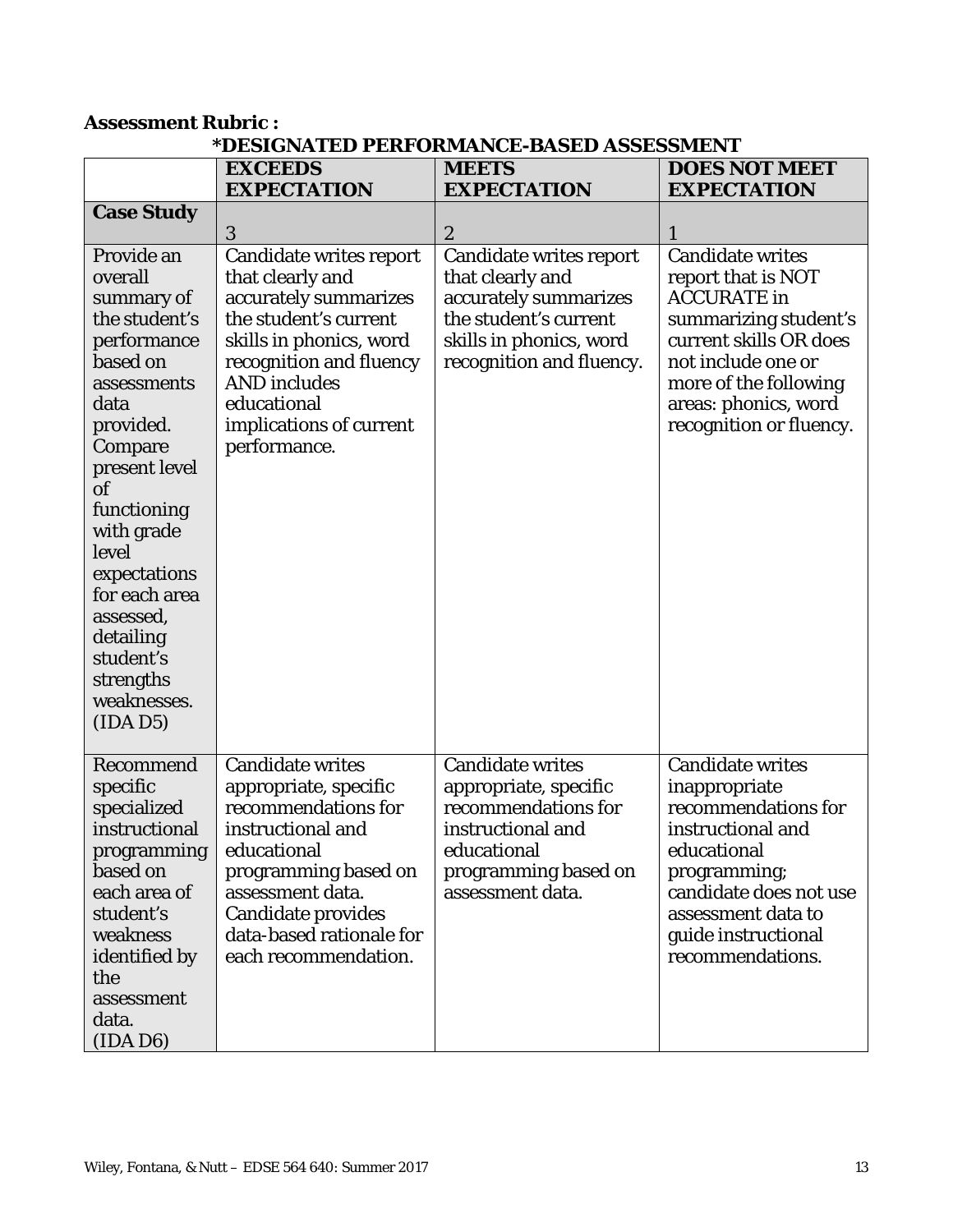|                                                                                             | <b>EXCEEDS</b><br><b>EXPECTATION</b>                                                                                                                                                                                                                                                                                                                                                                                                                                                                                                                               | <b>MEETS</b><br><b>EXPECTATION</b>                                                                                                                                                                                                                                                                                                                                                                                                                                                                                                                                | <b>DOES NOT MEET</b><br><b>EXPECTATION</b>                                                                                                                                                                                                                                                                                                                                                                                                                                                                                                       |
|---------------------------------------------------------------------------------------------|--------------------------------------------------------------------------------------------------------------------------------------------------------------------------------------------------------------------------------------------------------------------------------------------------------------------------------------------------------------------------------------------------------------------------------------------------------------------------------------------------------------------------------------------------------------------|-------------------------------------------------------------------------------------------------------------------------------------------------------------------------------------------------------------------------------------------------------------------------------------------------------------------------------------------------------------------------------------------------------------------------------------------------------------------------------------------------------------------------------------------------------------------|--------------------------------------------------------------------------------------------------------------------------------------------------------------------------------------------------------------------------------------------------------------------------------------------------------------------------------------------------------------------------------------------------------------------------------------------------------------------------------------------------------------------------------------------------|
| <b>Case Study</b>                                                                           | 3                                                                                                                                                                                                                                                                                                                                                                                                                                                                                                                                                                  | $\boldsymbol{2}$                                                                                                                                                                                                                                                                                                                                                                                                                                                                                                                                                  | 1                                                                                                                                                                                                                                                                                                                                                                                                                                                                                                                                                |
| Design three<br>complete<br>lesson plans<br>for<br>phonological<br>awareness<br>$(E-1:1-4)$ | Candidate designs a<br>lesson that includes:<br><b>Explicitly stated</b><br>goals for each<br>activity with links to<br>data<br><b>Activities that match</b><br>$\bullet$<br>a student's<br>developmental level<br>of phonological<br>awareness<br><b>Activities that</b><br>$\bullet$<br>identify, match,<br>blend, segment,<br>contrast, substitute,<br>and delete sounds<br><b>Activities that</b><br>$\bullet$<br>reinforce<br>articulatory features<br>of phonemes and<br>words<br>Multi-sensory<br>$\bullet$<br>materials and<br>activities with<br>movement | Candidate designs a<br>lesson that includes:<br><b>Explicitly stated goal</b><br>for the activity but<br>does not link to data<br><b>Activities that match</b><br>$\bullet$<br>a student's<br>developmental level<br>of phonological<br>awareness<br><b>Activities that</b><br>$\bullet$<br>identify, match,<br>blend, segment,<br>contrast, substitute,<br>and delete sounds<br><b>Activities that</b><br>$\bullet$<br>reinforce articulatory<br>features of phonemes<br>and words<br>Multi-sensory<br>$\bullet$<br>materials and<br>activities with<br>movement | Candidate designs a<br>lesson that includes:<br>NO explicitly stated<br>$\bullet$<br>goal for the activity<br><b>Activities that DO</b><br>$\bullet$<br>NOT match a<br>student's<br>developmental<br>level of<br>phonological<br>awareness<br>No activities that<br>$\bullet$<br>identify, match,<br>blend, segment,<br>contrast,<br>substitute, or delete<br>sounds.<br>NO activities that<br>$\bullet$<br>reinforce<br>articulatory<br>features of<br>phonemes and<br>words<br>NO multi-sensory<br>materials or<br>activities with<br>movement |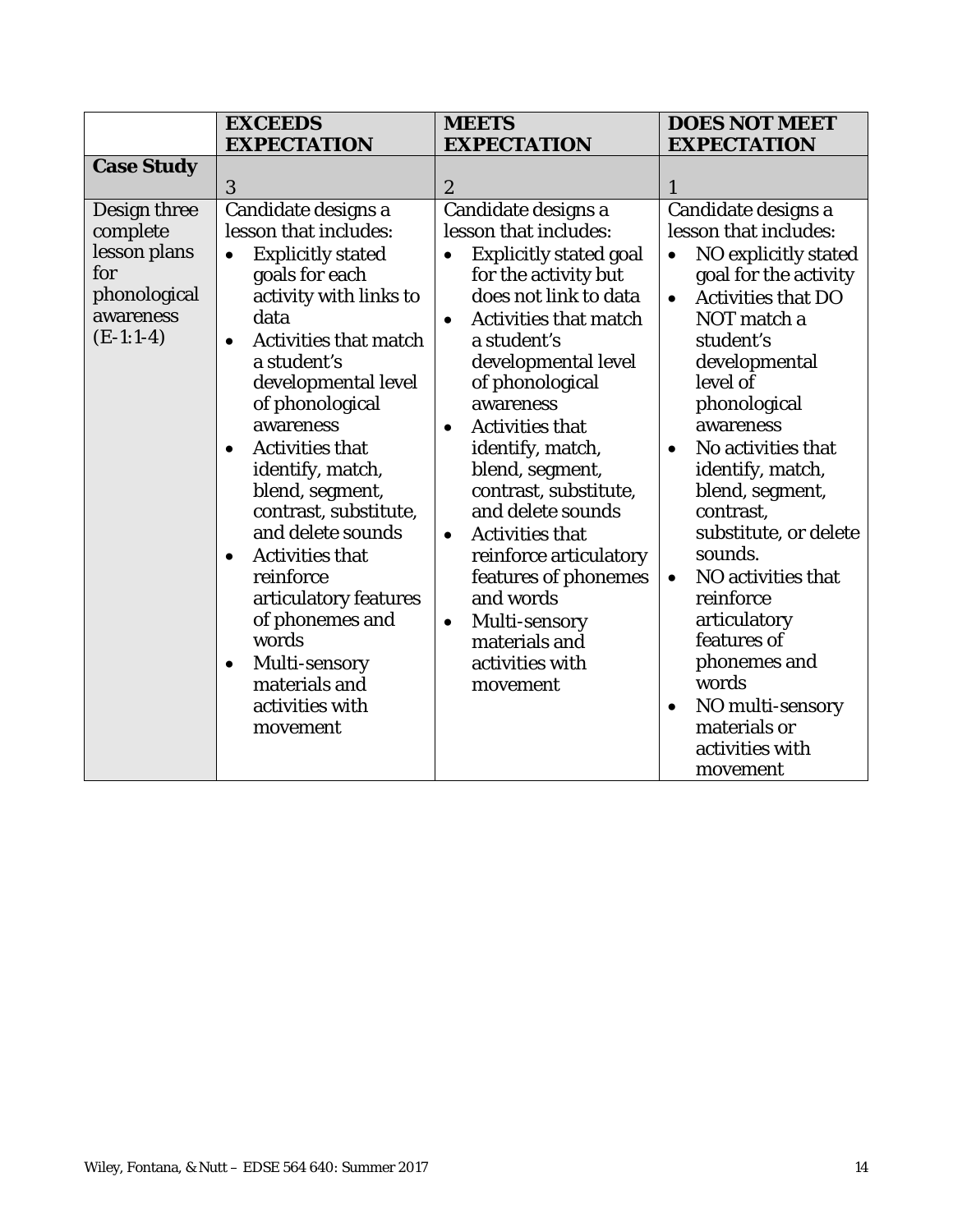|                                                                                                          | <b>EXCEEDS</b><br><b>EXPECTATION</b>                                                                                                                                                                                                                                                                                                                                                                                                                | <b>MEETS</b><br><b>EXPECTATION</b>                                                                                                                                                                                                                                                                                                                                                                                                                             | <b>DOES NOT MEET</b><br><b>EXPECTATION</b>                                                                                                                                                                                                                                                                                                                                                                       |
|----------------------------------------------------------------------------------------------------------|-----------------------------------------------------------------------------------------------------------------------------------------------------------------------------------------------------------------------------------------------------------------------------------------------------------------------------------------------------------------------------------------------------------------------------------------------------|----------------------------------------------------------------------------------------------------------------------------------------------------------------------------------------------------------------------------------------------------------------------------------------------------------------------------------------------------------------------------------------------------------------------------------------------------------------|------------------------------------------------------------------------------------------------------------------------------------------------------------------------------------------------------------------------------------------------------------------------------------------------------------------------------------------------------------------------------------------------------------------|
| <b>Case Study</b>                                                                                        |                                                                                                                                                                                                                                                                                                                                                                                                                                                     |                                                                                                                                                                                                                                                                                                                                                                                                                                                                |                                                                                                                                                                                                                                                                                                                                                                                                                  |
|                                                                                                          | 3                                                                                                                                                                                                                                                                                                                                                                                                                                                   | $\boldsymbol{2}$                                                                                                                                                                                                                                                                                                                                                                                                                                               | 1                                                                                                                                                                                                                                                                                                                                                                                                                |
| Design three<br>complete<br>lesson plans<br>(phonics and<br>word<br>recognition)<br>$(IDA E-2: 2-$<br>4) | Candidate designs a<br>lesson that includes:<br>Description on how<br>$\bullet$<br>to explicitly and<br>effectively teach<br>concepts of word<br>recognition and<br>phonics AND links<br>to student data<br>Simultaneous use of<br>$\bullet$<br>two or three learning<br>modalities<br>Step-by-step lesson<br>$\bullet$<br>in decoding, both<br>single-words and<br>connected text,<br>describing<br>progression of<br>decoding skills              | Candidate designs a<br>lesson that includes:<br>Description on how<br>$\bullet$<br>to explicitly and<br>effectively teach<br>concepts of word<br>recognition and<br>phonics (of single<br>words, phrases, and<br>connected text)<br>Simultaneous use of<br>$\bullet$<br>two or three learning<br>modalities<br>Step-by-step lesson<br>$\bullet$<br>in decoding, both<br>single-words and<br>connected text,<br>describing<br>progression of<br>decoding skills | Candidate designs a<br>lesson that:<br><b>DOES NOT detail</b><br>$\bullet$<br>how to explicitly<br>and effectively<br>teach concepts of<br>word recognition<br>and phonics (of<br>single words,<br>phrases, OR<br>connected text)<br><b>Uses only ONE</b><br>$\bullet$<br>learning modality<br>Incomplete steps in<br>$\bullet$<br>a decoding lesson,<br>including single-<br>word reading and<br>connected text |
| Design three<br>complete<br>lessons<br>(fluency)<br>$(IDA E-6: 2)$                                       | Candidate designs a<br>lesson that:<br>Incorporates<br>$\bullet$<br>fluency-building<br>activities into<br>instruction at sub-<br>word and word<br>levels AND links<br>choices to general<br>curriculum needs<br>Uses variety of<br>$\bullet$<br>techniques to build<br>fluency AND<br>justifies choices with<br>student data<br>Includes appropriate<br>$\bullet$<br>level of texts for<br>fluency building<br>AND justifies with<br>student data. | Candidate designs a<br>lesson that:<br><b>Incorporates fluency-</b><br>$\bullet$<br>building activities<br>into instruction at<br>sub-word and word<br>levels but does not<br>link to general<br>curriculum needs<br>Uses variety of<br>$\bullet$<br>techniques to build<br>fluency but does not<br>justify with student<br>data<br>Includes appropriate<br>$\bullet$<br>level of texts for<br>fluency building but<br>does not justify with<br>student data   | Candidate designs a<br>lesson that:<br><b>Incorporates</b><br>$\bullet$<br>fluency-building<br>activities into<br>instruction at<br><b>ONLY</b> the sub-<br>word OR word<br>levels<br><b>Uses ONLY ONE</b><br>$\bullet$<br>technique to build<br>fluency OR uses a<br>technique that is<br>NOT research-<br>based<br><b>Includes</b><br>$\bullet$<br>inappropriate level<br>of text for fluency<br>building      |